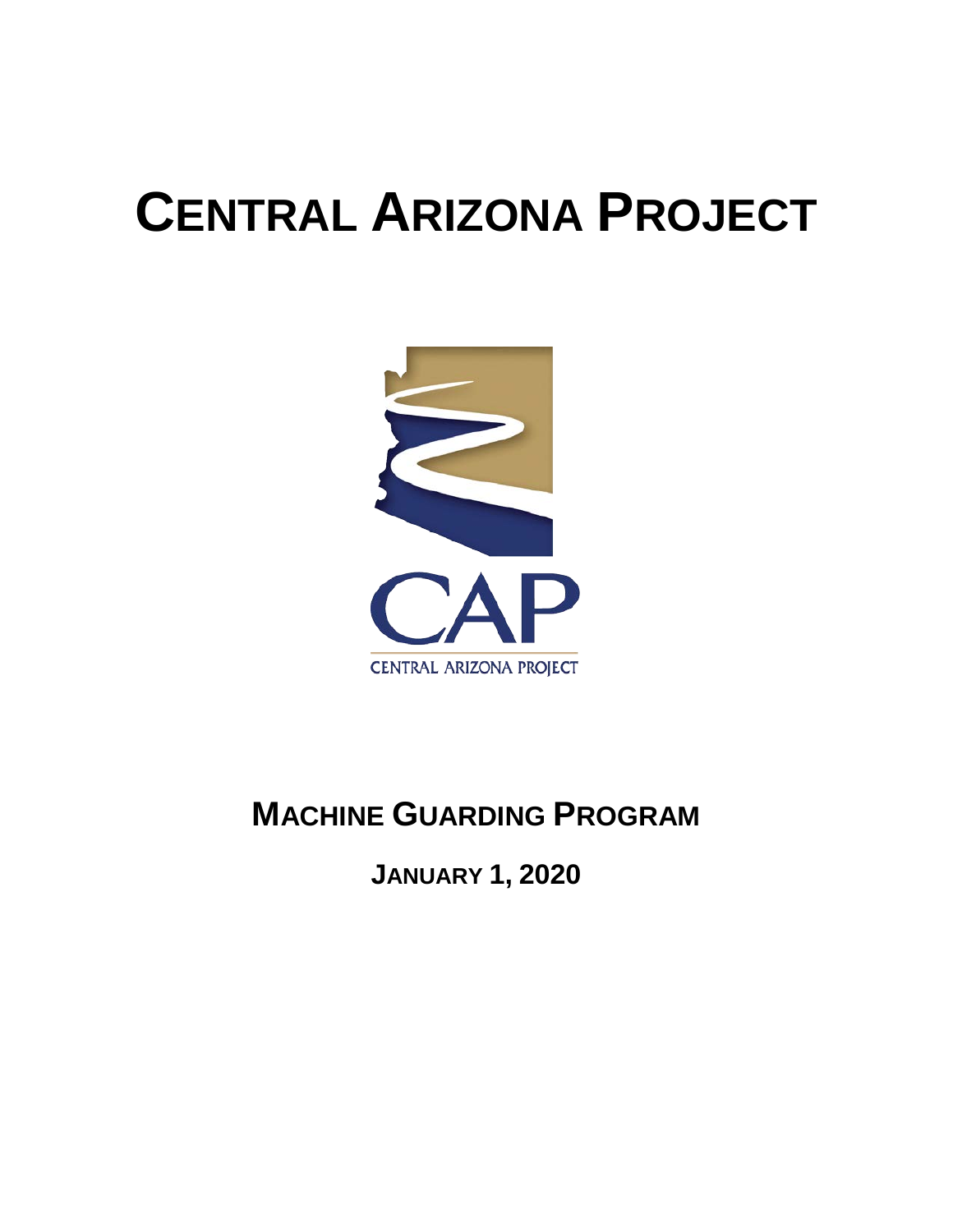#### **1.0 PURPOSE**

The purpose of the Machine Guarding program is to ensure the safety of CAP employees that install, repair and operate machinery during the course of their work. The program is designed to make sure employees understand that accidental contact with the point of operation of machinery can cause injury to an operator or others. Employees are responsible for learning to control and eliminate these hazards.

#### **2.0 SCOPE**

The program applies to managers, supervisors, and employees that are involved in purchasing, installing, repairing, operating and working around machinery, from fixed equipment to portable and hand-held tools. Machinery falling within the scope of OSHA standards 29 CFR 1910.211 to 1910.241 is covered by the program.

#### **3.0 PROGRAM COMPONENTS**

- **3.1 Application:** When there are questions about how a particular tool or machine fits into the program or what type of guarding and administrative controls should be applied, supervisors and EH&S start by reviewing the appropriate standards and the manufacturer's literature to determine appropriate guarding requirements.
- **3.2 Roles and Responsibilities:** CAP departments, managers, supervisors, and employees that plan, supervise, install, repair, and operate tools and machinery have specific roles and responsibilities in the Machine Guarding program. The EH&S Department is involved in the machine guarding process from the time the machine is requested for purchasing approval to the time the machine is installed, guarded and authorized for use. Maintaining consistency throughout all CAP facilities is a primary goal.
- **3.3 Training:** The purpose of CAP's online Machine Guarding Training and Familiarity Training is to ensure that all employees that operate or work around machinery know that any machine point of operation may cause injury and must be safeguarded. OSHA places responsibility on employers to ensure all personnel who utilize machinery know how and why safeguards are used. Machine guarding training also becomes an integral part of the competency of the professional machinist or operator and provides important controls to counter the daily risks of machine operations.
- **3.4 Program Maintenance:** Any time a new machine (other than hand-held) is purchased, it must go through a purchasing, inspection, PM development, and documentation process before the machine is placed into operation.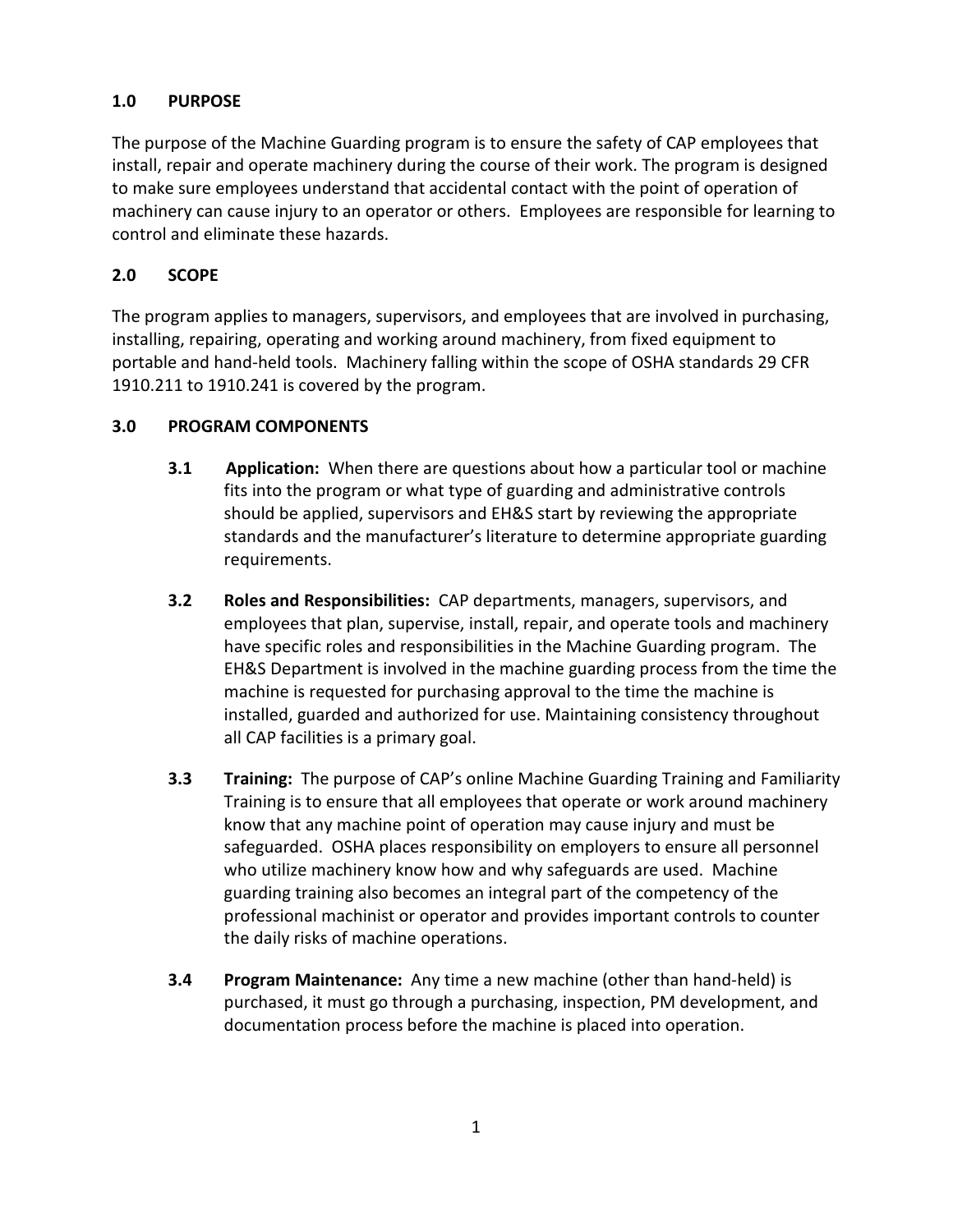#### **4.0 RESPONSIBILITIES**

- **4.1 The EH&S Department** is responsible for:
	- Managing and maintaining the consistency of CAP's Machine Guarding Program in all facilities and revising the program as appropriate.
	- Assisting departments with selection of proper machine guards or alternative protective measures from the automatic purchasing workflow process to installation, machine commissioning, and training.
	- Involvement to ensure all guards and electronic components are of the same quality, UL approved, are consistently applied throughout all CAP facilities, and installed by "competently trained" personnel.
	- Inspecting machinery for appropriate guarding, reporting any hazardous conditions to the appropriate department, including placing a machine out of service.
	- Investigating injuries related to machine operation.
	- Oversight and follow-up for machine-specific training and familiarity training every three years.
	- Oversight and maintenance of safety placards, yellow document holders, and all documentation stored inside the machine guarding notebooks.
- **4.2 Departments that operate machinery** are responsible for:
	- Ensuring all machines are properly inspected and guarded.
	- Corrective action with employees who violate the program requirements.
	- Ensuring that employees recognize mechanical and electrical hazards.
	- Conducting and supporting on-line and familiarity training.
	- Maintenance of safety placards, yellow document holders, and all documentation stored inside the machine guarding notebooks.
- **4.3 Managers and Supervisors** are responsible for:
	- Ensuring an operator is safe, competent and proficient in the operation of a machine through training and mentoring their abilities to a proficient and productive level.
	- Ensuring safe shop practices are followed for personnel outside of the supervisor's organization.
	- Ensuring when unsafe acts are noted, they are corrected and do not reoccur.
	- Placing a machine out-of-service if the machine is not operating properly, or has damaged or missing parts, guards, or electrical equipment.
	- Ensuring that unguarded machines are removed from service until all necessary guards are in place or, if appropriate, a Guard Removal Form is filled out.
	- Contacting the Health and Safety Department for an evaluation of safeguards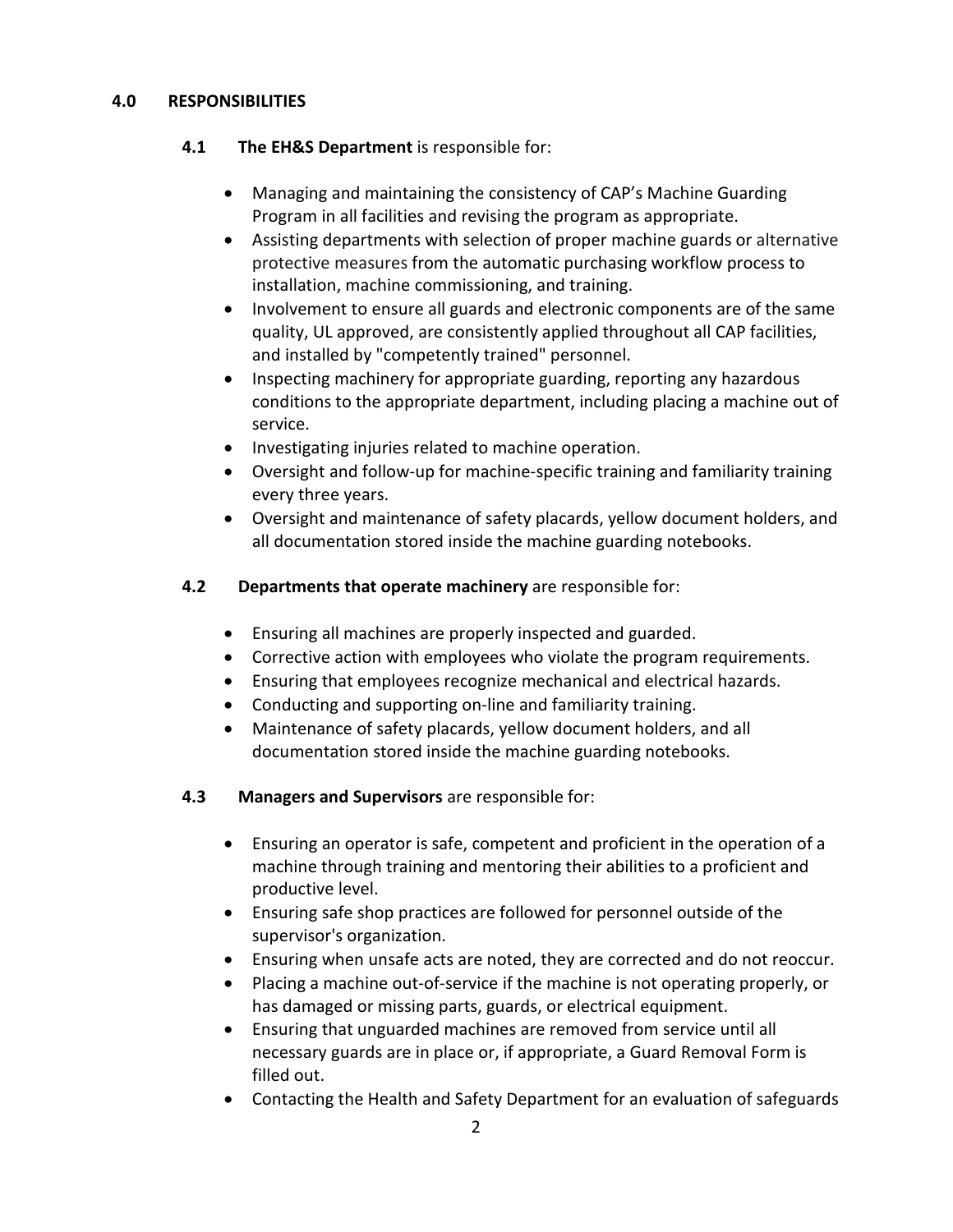when concerns regarding adequate protection cannot be resolved.

- Ensuring any vendor-provided training is documented and entered into the CLC.
- Maintenance of safety placards, yellow document holders, and all documentation stored inside the machine guarding notebooks.
- Ensuring personnel do not operate machinery while under the influence of drugs, alcohol, or medication that could affect their ability to operate the machine safely.
- **4.4 Employees** are responsible for:
	- Complying with this program, and all applicable federal, state, and local regulations regarding machine guarding.
	- Visually inspecting, prior to each use, each tool and machine to ensure all necessary guards are in place.
	- Performing 60-day Preventative Maintenance (PM) inspections as specified in this Program.
	- Maintenance of safety placards, yellow document holders, and all documentation stored inside the machine guarding notebooks.
	- Placing a machine or powered hand tool out-of-service if it is not operating properly, has damaged or missing parts, guards, electrical equipment, or any other protective measures damaged or missing.
	- Ensuring loose-fitting clothing, hair, jewelry, or other items that could become entangled in machinery are not worn.
	- Wearing appropriate PPE in accordance with signs and JSAs associated with each machine.
	- Ensuring machinery is not operated while under the influence of drugs, alcohol, or medication that could affect their ability to operate the machine safely.

### **5.0 PROGRAM EVALUATIONS**

Formalized Machine Guarding Risk Assessments will be conducted by CAP's EH&S department every five years for the purpose of collaborating with operators to determine if improvements can be made relevant to their tasks and hazards and to verify guarding remains adequate. The Risk Assessment process ensures machines:

- Are guarded safely and correctly;
- Are compliant with applicable standards;
- Remain productive after the guarding is installed;
- Follow the same Risk Assessment approach for newly purchased machines.